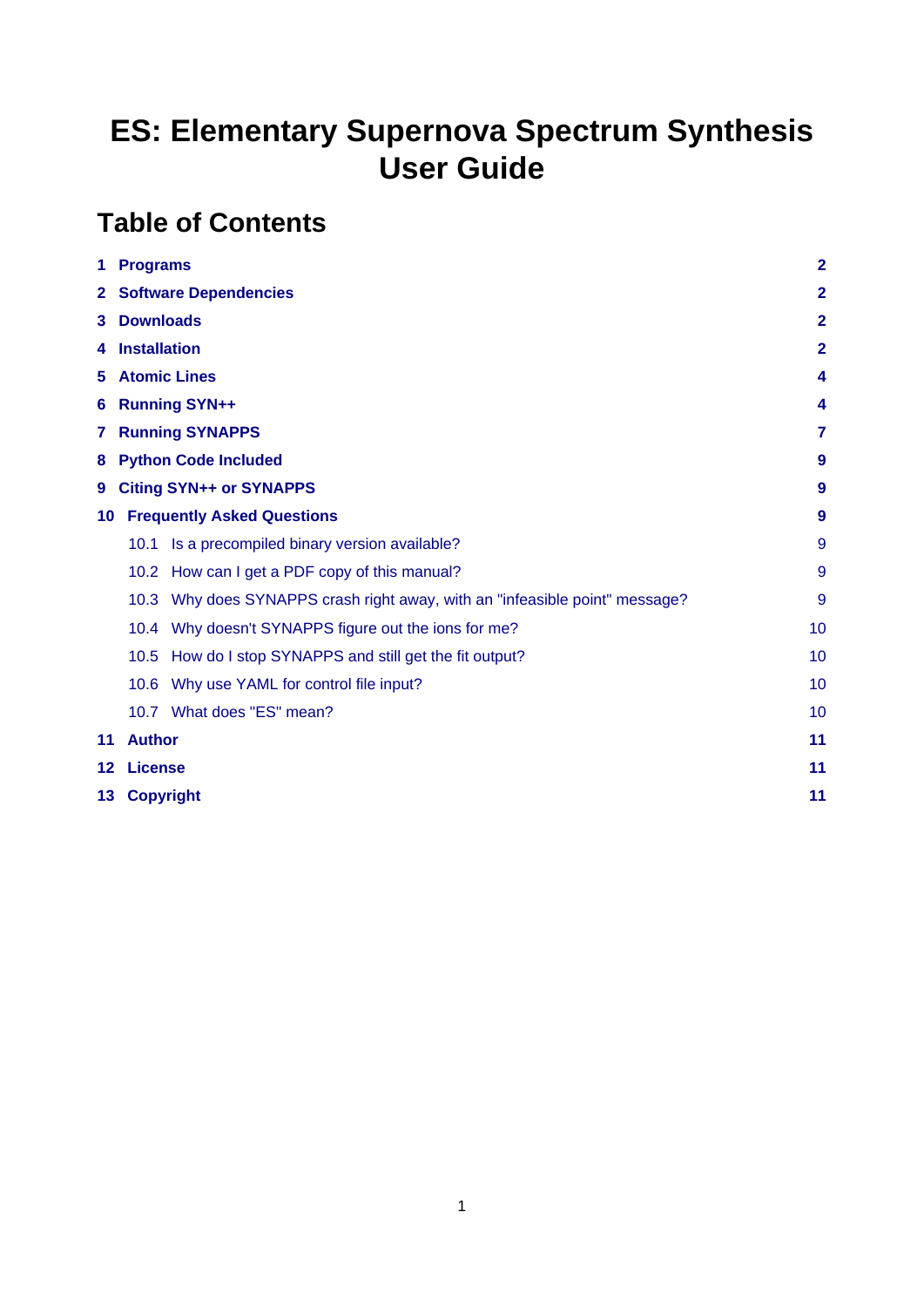## <span id="page-1-0"></span>**1 Programs**

- <span id="page-1-5"></span>• SYN++ --- Consider this a rewrite of the original SYNOW  $<sup>1</sup>$  code in modern C++. It has a few further</sup> enhancements, a new structured input control file format, and the atomic data files have been repackaged and are more complete than what SYNOW has.
- SYNAPPS --- This code uses the same underlying library code used to build SYN++ to implement a spectrum synthesis calculation within the objective function of a parallel optimization framework. So, SYNAPPS works like an automated SYN++. The idea is for SYNAPPS to do the fitting work so a supernova spectroscopist can do thinking.

### <span id="page-1-1"></span>**2 Software Dependencies**

If you only want to use SYN++, then there is only one dependency. If you want to use SYNAPPS, there are three more, and you have to be able to compile and run parallel applications via MPI.

Note that if you use Mac OS X, all of the packages listed below can be obtained quite easily using MacPorts [\(http://www.macports.org/\)](http://www.macports.org/). For Linux users, consult your package management software (like "aptitude" if you use Ubuntu). Sorry Windows users: You are on your own here.

- CFITSIO (<http://heasarc.gsfc.nasa.gov/fitsio/>) FITS I/O library. Required for building SYN++ and SYNAPPS. The atomic line list files are stored in FITS format, eliminating a support issue SYNOW had with byte rotation.
- BLAS (<http://www.netlib.org/blas/>) Basic Linear Algebra Subprograms. Required for building SYNAPPS, but not SYN++.
- LAPACK ([http://www.netlib.org/lapack/\)](http://www.netlib.org/lapack/) Linear Algebra Package. Required for building SYNAPPS, but not SYN++.
- <span id="page-1-6"></span>• APPSPACK-5.0.1-C3 [\(https://software.sandia.gov/appspack/downloads/appspack-5.0.1-C3.tar.gz](https://software.sandia.gov/appspack/downloads/appspack-5.0.1-C3.tar.gz)) Asynchronous Parallel Pattern Search, special Computational Cosmology Center version for use with SYNAPPS. Required for building SYNAPPS, but not SYN++. If you visit the APPSPACK  $^2$  $^2$ website, be sure you get the version of APPSPACK from the "other versions" page that says "special version only for use with SYNAPPS". Otherwise you will have a harder time building it. Note also that BLAS/LAPACK have to be built first.
- MPI (for example, [http://www.open-mpi.org/\)](http://www.open-mpi.org/) Message Passing Interface. You need to have MPI compilers and libraries installed in order to use APPSPACK.
- OpenMP (<http://openmp.org/wp/>) Shared-memory parallel programming. This is an optional dependency for both SYN++ and SYNAPPS. Note that if you want to use SYNAPPS in hybrid parallel mode (with both MPI and OpenMP) that you may need to study your "mpirun" (or equivalent) command line to ensure you get partitioning right.

## <span id="page-1-4"></span><span id="page-1-2"></span>**3 Downloads**

- <span id="page-1-7"></span>• Source code is hosted on GitHub  $3$  at<http://github.com/rcthomas/es/>
- The latest distribution version is available at <http://github.com/rcthomas/es/downloads>
- The atomic line data is available at <http://c3.lbl.gov/es/es-data.tar.gz>

## <span id="page-1-3"></span>**4 Installation**

First, follow the instructions for compiling the other software dependencies, or install them using package manager software like MacPorts or aptitude, depending on your system.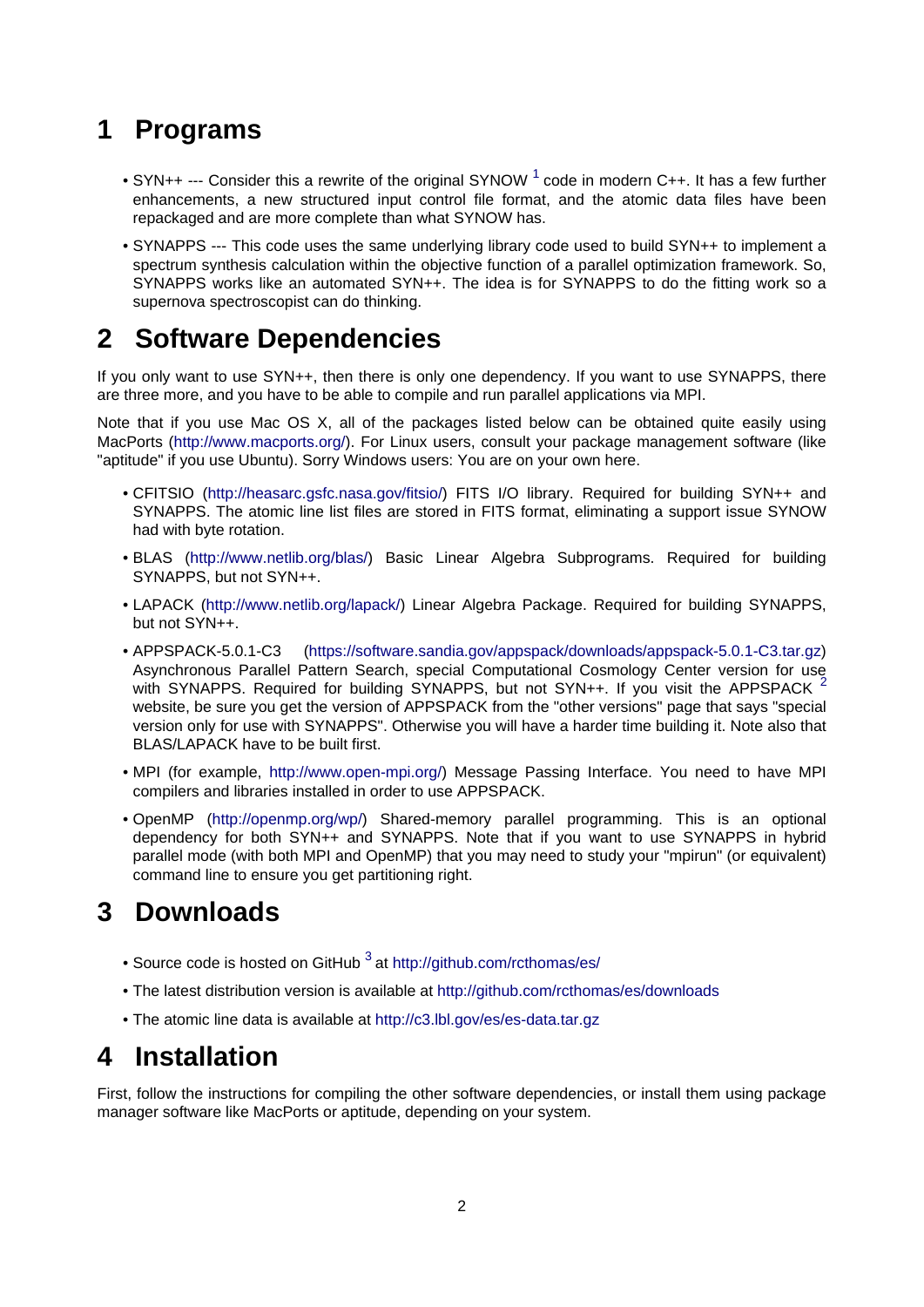When you install APPSPACK, consult the "platforms" subdirectory there. You may find a platform installation script that is suitable to your situation. Importantly, if you specify a --prefix=\$PREFIX argument to configure for APPSPACK, keep track of what value you used for \$PREFIX, you'll need it later.

Once the dependencies (including APPSPACK-5.0.1-C3) are installed, you can proceed with ES. It ought to look something like this on a Unix-like system. Suppose you downloaded version 1.00 of ES. Then:

```
$ tar zxvf es-1.00.tar.gz
$ cd es-1.00$ ./configure
$ make
$ make install
```
You may need to pass options to configure (see "./configure -h" for the full list you can use). Most commonly one will need to use the --prefix flag. If you do not have super-user privileges, you could do something like:

```
$ ./configure --prefix=$HOME/local
```
Thus, the "make install" command will deposit the ES executables and example control files into the installation path. No libraries or header files are installed. If you use the above example, then you get this structure in your file system when all is said and done:

```
$HOME/
     local/
        bin/
            svm++ synapps
 ...
         share/
             es/
                 syn++.yaml
                 synapps.yaml
```
An example. Most supernova researchers I know work on Mac OS X. I like to use MacPorts to install my Unix-like packages. This works alright for me on Mac OS X Snow Leopard with MacPorts:

```
./configure
    CXX=g++-mp-4.4 CC=gcc-mp-4.4 F77=gfortran-mp-4.4
    --prefix=$HOME/local
     --with-cfitsio-cpp="-I/opt/local/include"
    --with-cfitsio-libs="-L/opt/local/lib -lcfitsio"
    --with-appspack-cpp="-I$HOME/local/include"
    --with-appspack-libs="-L$HOME/local/lib -lappspack"
```
Note that the above example is included in the script located at "platforms/osx\_macports.sh" and you can just run that if you have the same set up. Note that the example assumes that APPSPACK was installed at "--prefix=\$HOME/local." Exactly what you do depends largely on taste.

Ted Kisner deserves thanks for helping with the ES build system.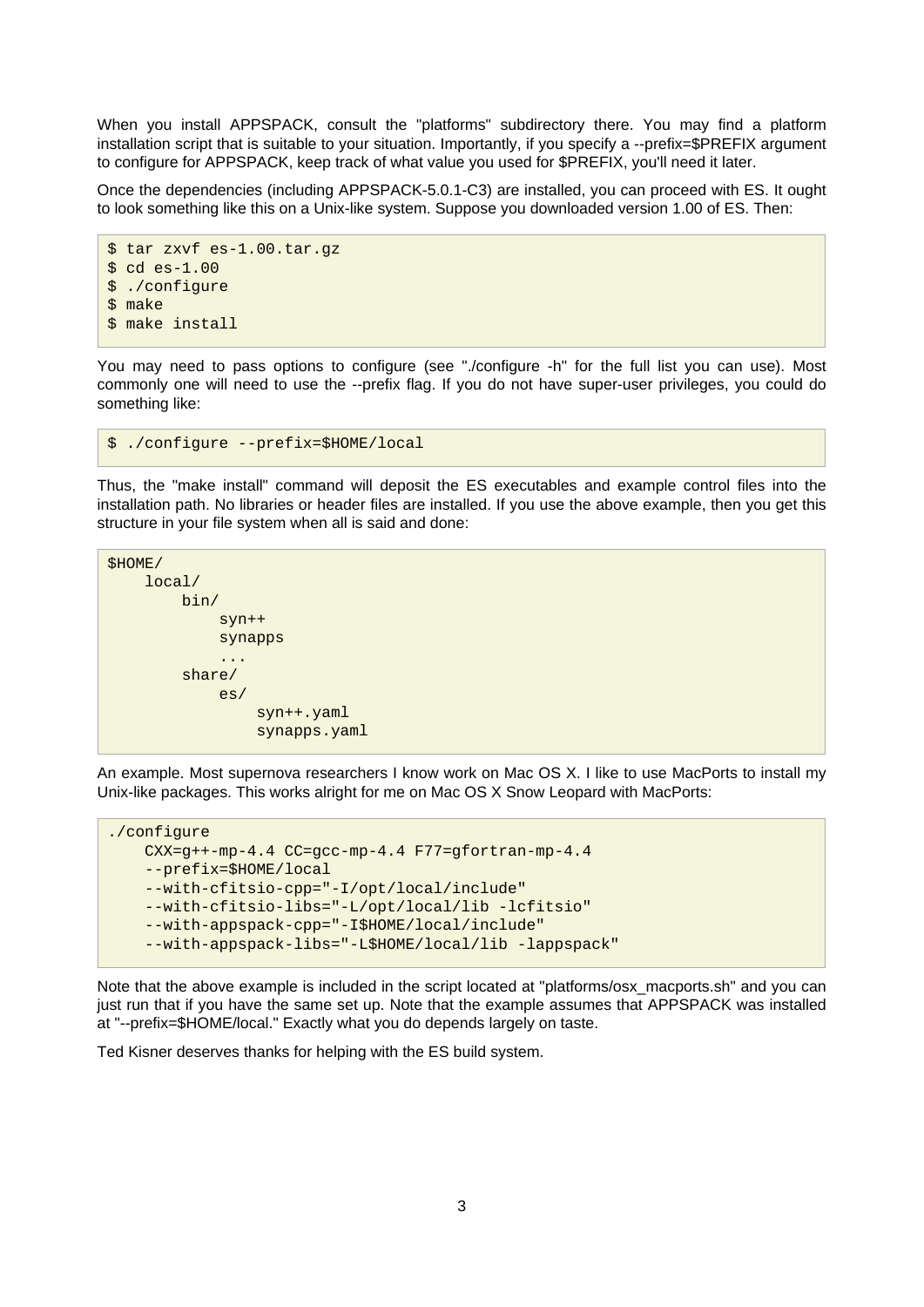### <span id="page-3-0"></span>**5 Atomic Lines**

ES makes use of atomic line data files. These are available in the format ES needs on the web (see the [Downloads s](#page-1-4)ection). They are bundled into a single tar.gz file. Once downloaded, unpack them. You can put them anywhere, but I personally like to place them alongside the sample control files that come with ES. Following the example above where ES is installed into \$HOME/local, I would do:

```
$ mv es-data.tar.gz $HOME/local/share/es
$ cd $HOME/local/share/es
$ tar zxvf es-data.tar.gz
$ mv es-data/lines .
$ mv es-data/refs.dat .
```
Then, in the control files for the ES executables, I set:

```
opacity :
     line_dir : /Users/rthomas/local/share/es/lines
     ref_file : /Users/rthomas/local/share/es/refs.dat
```
### <span id="page-3-1"></span>**6 Running SYN++**

The "syn++" executable has only one required argument, the name of the YAML  $^4$  control file:

<span id="page-3-2"></span>\$ syn++ syn++.yaml

This will compute one or more synthetic spectra and write them to standard output. If more than one spectrum is output, they are separated by a blank line. The format is multi-column ASCII, with the first two columns being wavelength and flux. Sending the result to a file is done by redirect, for example:

<span id="page-3-3"></span>\$ syn++ syn++.yaml > my\_spectrum.dat

And one can redirect the output to a process like xmgrace  $^5$  $^5$ :

\$ syn++ syn++.yaml | xmgrace observed\_spectrum.dat -

If you run "syn++" from within a scripting language like Python or Ruby, you can capture the output via pipe (no temporary files) and do something interesting with it. Maybe you could automate writing your papers this way.

There are some command-line options.

- The "--verbose" option provides a counter (written to standard error) so you know that SYN++ is doing something and how it's progressing.
- The "--wl-from=SPECTRUM" option makes SYN++ read in the specified spectrum file (three column ASCII format) and use the first column as the wavelength output grid. Especially handy if you need the wavelengths of the spectrum you are fitting to match up with the synthetic one for subtracting.

If you've compiled with OpenMP enabled, you can use multi-core computing to improve SYN++ performance. Don't expect it to scale without bound, I only parallelized part of the code (the slowest part). To take advantage of it, you need to set OMP\_NUM\_THREADS to something like the number of cores you want to use. If you have a quad-core Opteron, you can do something like: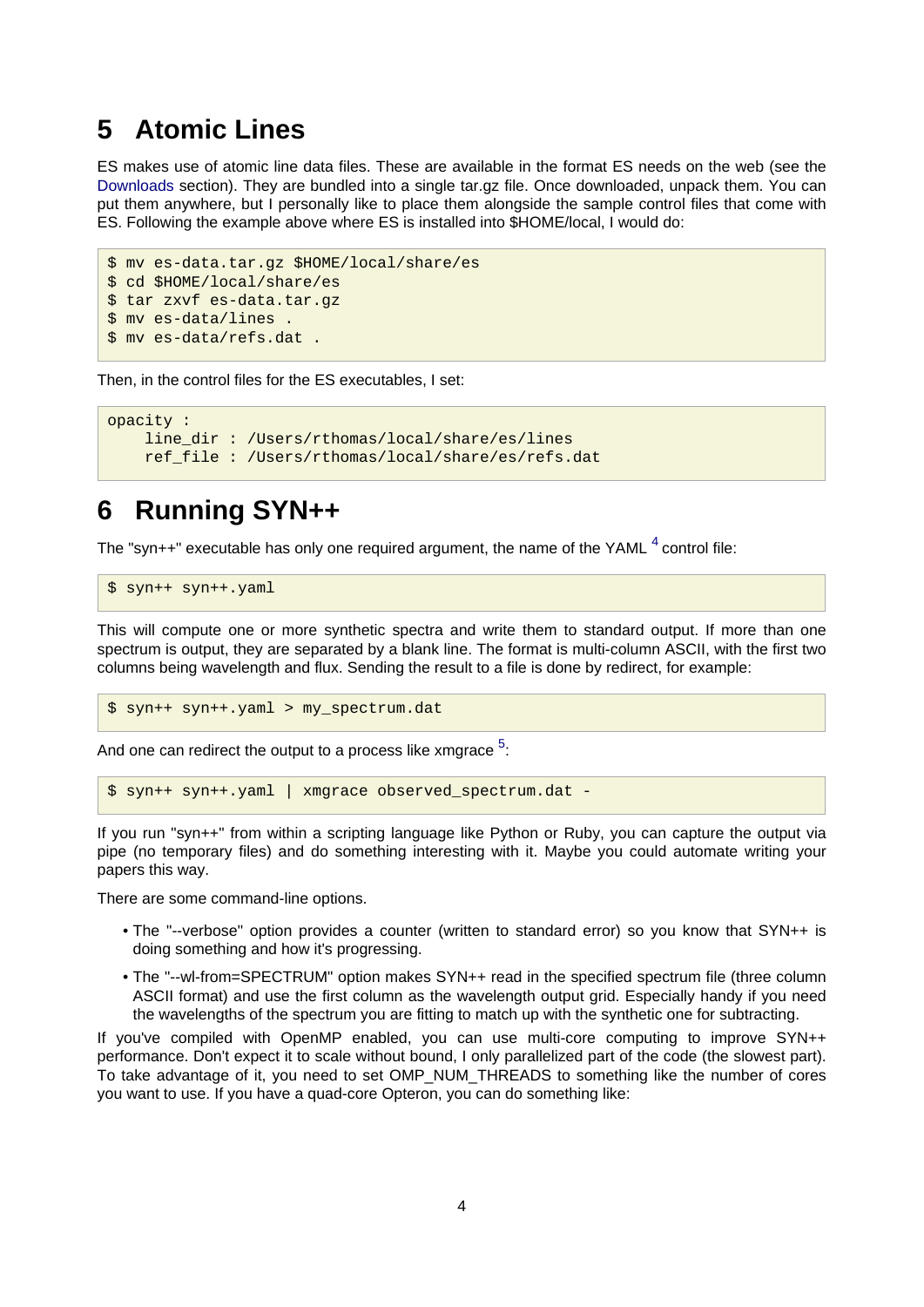```
$ export OMP NUM THREADS=4
$ syn++ syn++.yaml > my_spectrum.dat
```
It should run faster than with OMP\_NUM\_THREADS=1. Your default value may already equal the number of cores available on your machine.

A sample SYN++ control file is distributed with the code. After the code is installed, it should be found under the "share/es" directory of the installation, with the name "syn++.yaml." Copy it somewhere and open it up. Note that the ordering of the sections of the control file is not really important, but each variable belonging to a section must be listed under the section header. That is, you cannot put "min\_wl" into the "source" section; it goes under "output."

Now, let's go over the example control file, section by section. Note that by convention, all wavelength quantities in the SYN++ and SYNAPPS control files are in Angstroms, all temperatures are in 10^3 K, and all velocities are in 10^3 km/s.

The "output" section controls the wavelength grid of the synthetic spectrum:

| output : |           |                            |
|----------|-----------|----------------------------|
| min wl   | : 2500.0  | # minimum wavelength in AA |
| max wl   | : 10000.0 | # maximum wavelength in AA |
| wl step  | : 5.0     | # wavelength spacing in AA |
|          |           |                            |

Note that the "--wl-from" command line option will override this section. Each of the variables should be easy enough to understand.

The "grid" section controls the velocity, line opacity, and line source function grids:

| qrid :              |                  |                                    |
|---------------------|------------------|------------------------------------|
| bin width $: 0.3$   |                  | # opacity bin size in kkm/s        |
| v size              | $\therefore$ 100 | # size of line-forming region grid |
| v outer $max: 30.0$ |                  | # fastest ejecta velocity in kkm/s |

Most of the time you will not mess with any of these variables. The most important one to know about is "v\_outer\_max," which is set to a value at least as big as any "v\_outer" you are going to specify in any of the setups. This setting establishes the wavelength limits of the atomic line list to be loaded for all setups. You might think that the output wavelength limits were enough to establish this, but actually more lines in the blue and red are needed to establishe the source function and compute the full spectrum.

The next section is the "opacity" section:

| opacity :            |                               |                     |                                                         |
|----------------------|-------------------------------|---------------------|---------------------------------------------------------|
| line dir             | : $/usr/local/share/es/lines$ |                     | # path to atomic line data                              |
| ref file             |                               |                     | : /usr/local/share/es/refs.dat # path to ref. line data |
| form                 | : exp                         |                     | # parameterization (only exp for now)                   |
| v ref                | : 10.0                        |                     | # reference velocity for parameterization               |
| $log tan min$ : -2.0 |                               | # opacity threshold |                                                         |
|                      |                               |                     |                                                         |

The first two variables contain the path to the atomic line list directory on disk. The "form" variable should always be set to "exp" until we add new parameterizations; it is the same for all opacity profiles in all setups. The value of "v\_ref" is the reference velocity for all opacity profiles, they are scaled to the value of "log tau" at this velocity (given by each profile in each setup). Bins with integrated opacity (over all lines in a bin) smaller than "log\_tau\_min" are ignored in the calculation of the source function and spectrum.

Next is the "source" section, which is very simple: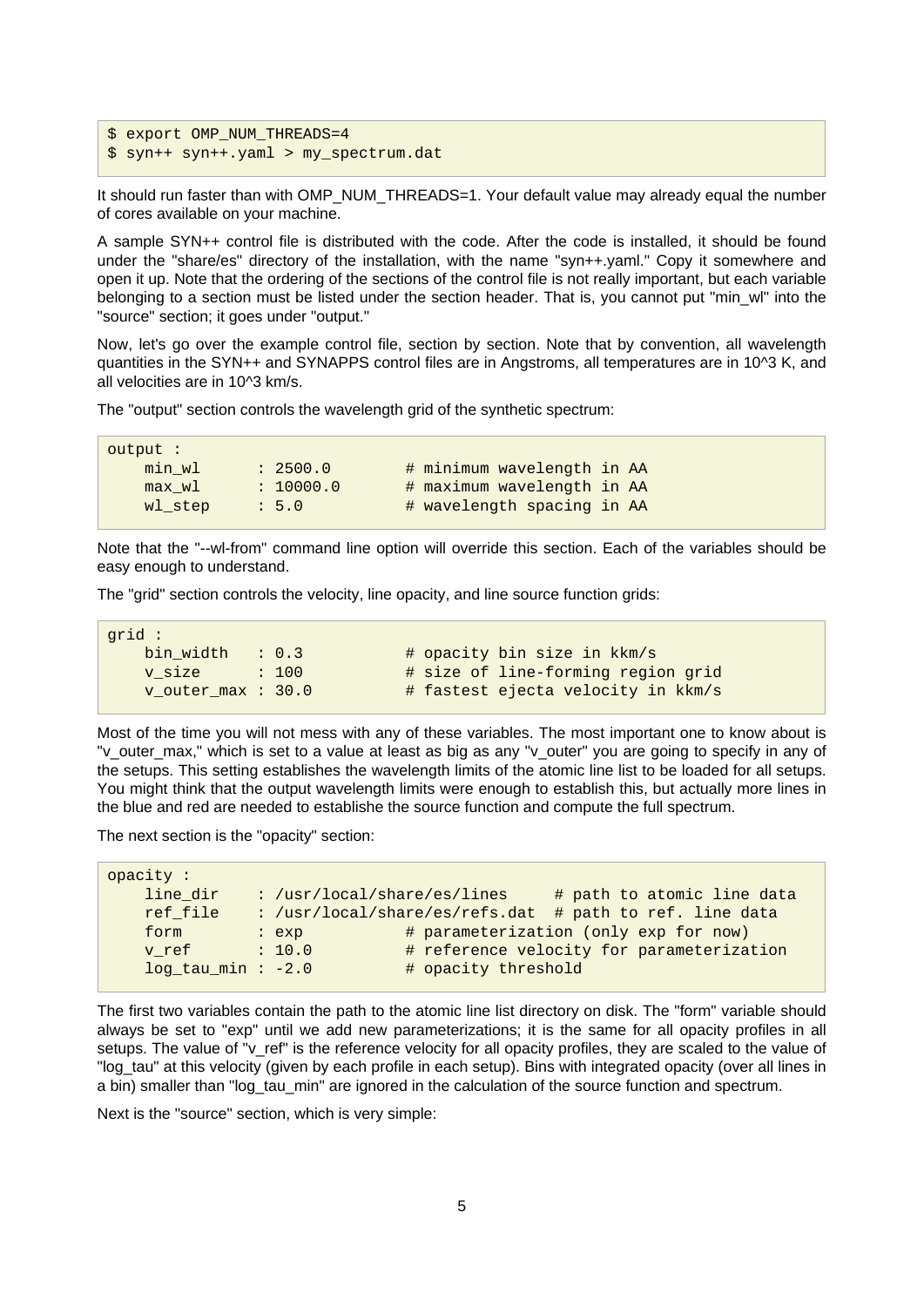source :

Again, you don't really need to mess with this. However, you might find a performance boost if you are using OpenMP and this number is set to a multiple of the number of cores available.

And next is "spectrum" which controls how the output spectrum is calculated:

| spectrum: |         |                                                  |
|-----------|---------|--------------------------------------------------|
| p size    | .60     | # number of phot. impact parameters for spectrum |
| flatten   | $:$ No. | # divide out continuum or not                    |

First is the number of impact parameter rays subtending the photosphere as viewed in projection from infinity. More rays are added going out to "v\_outer" as needed to integrate the projected flux. The "flatten" option computes the spectrum without the underlying thermal continuum or any warping parameters.

Each synthetic spectrum computation is governed by a "setup." Multiple setups can be placed into a SYN++ YAML control file. They are simply expressed as YAML lists: Each setup is preceded on its first line by a "-" character. This is useful, since if different setups all use the same ions, the line list is only loaded once per run of SYN++, not per setup. Even if the list of ions changes from setup to setup, those ions in common between subsequent setups will not be dumped and re-loaded. Here's the start of the "setups" section and the first setup:

| setups : |                  |                  |                                                                                     |
|----------|------------------|------------------|-------------------------------------------------------------------------------------|
|          | $a0$ : 1.0       |                  | # constant term                                                                     |
|          | a1               | : 0.0            | # linear warp term                                                                  |
|          | a2               | $\therefore$ 0.0 | # quadratic warp term                                                               |
|          | v phot $: 8.0$   |                  | # velocity at photosphere (kkm/s)                                                   |
|          | v outer $: 30.0$ |                  | # outer velocity of line forming region (kkm/s)                                     |
|          | t phot : $12.0$  |                  | # blackbody photosphere temperature (kK)                                            |
|          | ions             |                  | : $[1601, 2201, 2401, 2601]$ # ions $(100*2+I, I=0$ is neutral)                     |
|          |                  |                  | active : [ Yes, Yes, Yes, Yes] # actually use the ion or not                        |
|          |                  |                  | $log\_tau$ : $[ 0.1, 1.0, 1.0, 1.0 ]$<br># ref. line opacity at v ref               |
|          | v min            |                  | $\colon$ [ 10.0, 10.0, 10.0, 10.0 ]<br>$\#$ lower cutoff (kkm/s)                    |
|          | v max            |                  | $\colon$ [ 30.0, 30.0, 30.0, 30.0 ]<br>$\#$ upper cutoff (kkm/s)                    |
|          | aux              |                  | $: \begin{bmatrix} 1.0, 10.0, 10.0, 10.0 \end{bmatrix}$<br># e-folding for exp form |
|          | temp             |                  | $\colon$ [ 10.0, 10.0, 10.0, 10.0 ]<br># Boltzmann exc. temp. (kK)                  |

The parameters "a0," "a1," and "a2" are the coefficients of a quadratic warping function that can be multiplied by the synthetic spectrum once it is computed. This can be helpful if the target spectrum has a low-frequency trend that SYN++ cannot replicate (a sharp photosphere blackbody and no electron scattering has its limitations).

Parameters "v\_phot" and "v\_outer" are the inner and outer boundaries of the line-forming region, respectively. Remember that no "v\_outer" may exceed "v\_outer\_max" in any of the setups. Parameter "t\_phot" is the Blackbody temperature of the photospheric lower boundary of the line-forming region.

The next two variables, "ions" and "active" are not really parameters, but rather ion labels for each opacity profile, and a boolean value for whether or not to actually turn the opacity profile on or off. Being able to do this when iteratively fitting can be handy. The format of the ion species is 100  $*$  atomic number  $+$ ionization state, with an ionization state of "0" being neutral.

The last five variables control each opacity profile. The opacity profiles are listed from left to right, in columns. The same ion may be listed more than once, but there are precedence rules for opacity profiles with repeated ions. First, each successive profile which repeats an ion gets precedence to set the reference opacities between its specified values of "v\_min" and "v\_max." Second, the rightmost temperature listed for an ion wins. These two rules also hold for SYNOW, and though arbitrary we have kept to them.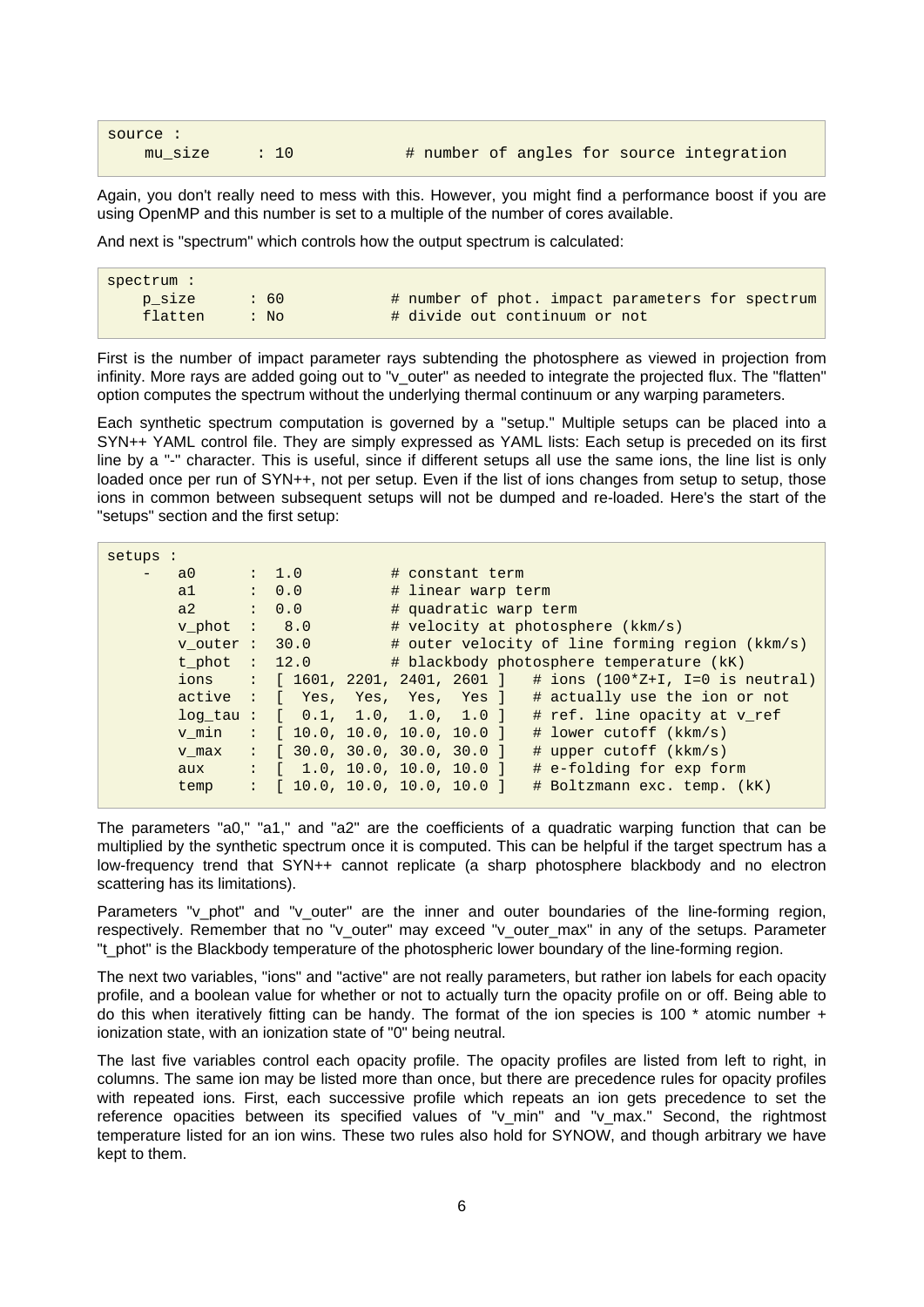The opacity profile parameters in more detail. Parameter "log\_tau" is the base-10 logarithm of the reference line opacity at the value of "v\_ref" set in the "opacity" section. Parameters "v\_min" and "v\_max" are the limits in velocity of the opacity profile, but "v\_phot" and "v\_outer" set hard limits. The "aux" parameter is a generic name for whatever the opacity "form" needs it to be. For an "exp" form, it is the e-folding length of the opacity profile. Finally, "temp" is the Boltzmann excitation temperature for parameterizing line strengths.

## <span id="page-6-0"></span>**7 Running SYNAPPS**

The "synapps" executable has only one required argument, the name of the YAML control file:

```
$ mpirun -np 16 synapps synapps.yaml
```
Your command line may look different, depending on MPI. While SYNAPPS runs it channels APPSPACK, which is set to be quite chatty, and when it starts up it will output a bunch of diagnostics about the problem. Then it will start solving, and you can watch as each new best minimum of the objective function is found. When it's done, it will output a summary.

If you have enabled OpenMP and want to use OpenMP to increase performance of the objective function, you need to hierarchically distribute your cores. This should not be too hard, but it may vary from system to system:

```
$ export OMP NUM THREADS=2
$ mpirun -npernode 4 synapps synapps.yaml
```
Here we specify that each worker gets 2 OpenMP threads with which to compute the objective function, but there are 4 MPI tasks per node. The above example is for a case where there are 8 cores total per node.

You will likely want to capture this output into a log file, because it can come in handy later. For example, in bash:

```
$ mpirun -np 16 synapps synapps.yaml | tee synapps.log
```
The tee command will let you watch the progreess of the code but also save it to the "synapps.log" file.

Let's examine the "synapps.yaml" example YAML control file that came with ES, it should be under "share/es" in the install tree. The sections "grid," "opacity," "source," and "spectrum" are the same as with SYN++, so we skip those. Also, note the absence of the "output" section. This is because the wavelength grid for the output will be determined by the target spectrum being fit. There are two new sections, "evaluator" and "config" which I discuss below.

For "evaluator," things look like this:

```
evaluator :
    target_file : "target.dat" # spectrum to fit (format: wl, flux, flux_error)
   vector_norm : 2 # objective function norm
   regions
        apply : [ Yes, No, Yes ] # fit this wavelength region or not
       weight : [ 0, 1, 1 ] # weight the region by this number
        lower : [ 0, 3900, 5600 ] # min. wavelength for region definition
        upper : [ 10000, 4100, 6400 ] # max. wavelength for region definition
```
This section controls how the objective function is evaluated. This depends on the target file being fit, what vector norm is being used, and the regions of the target spectrum to be fit.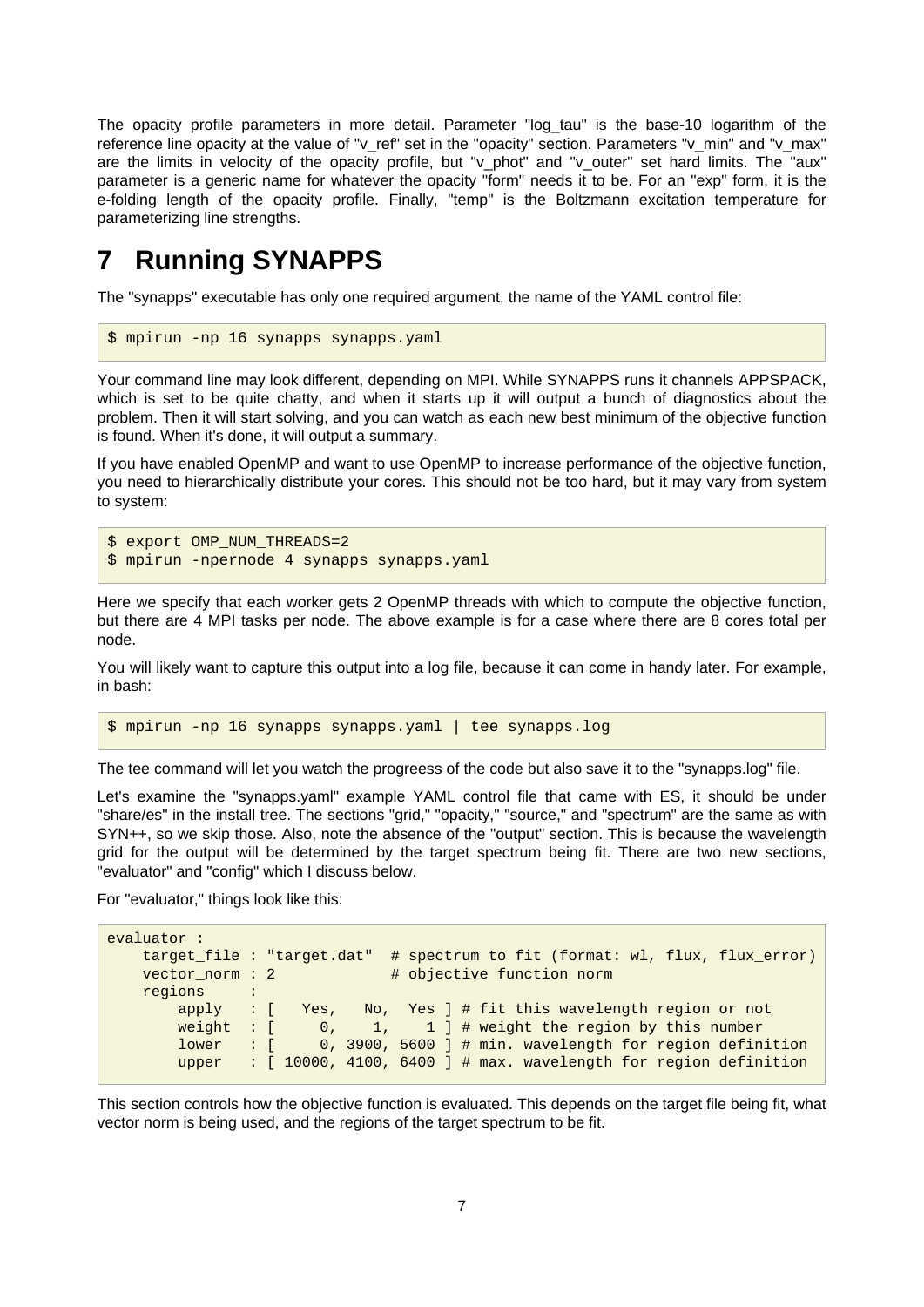<span id="page-7-0"></span>The target file is a three-column ASCII input file with columns wavelength, flux, and flux error; note the flux error is not the variance, it should be like standard error. Of course the spectrum must be in rest-frame: There are better codes out there for determining the redshift and phase of your spectrum! <sup>[6](#page-10-8)</sup>

The "vector\_norm" parameter is the exponent of an L-norm specification. So, a value of 1 is like absolute value, a value of 2 is like a chi-squared, etc. Note that the residuals that go into the calculation are all weighted by the standard error.

The "regions" sub-section specifies whether there are parts of the target spectrum to be ignored (for telluric lines, or simply there is known to be no line opacity to fit in certain parts). The regions are listed in columns, and if no regions are listed then the entire spectrum is fit. The way regions work is that they are applied from left to right by logical "or" if they are applied. In the above example, first we mask out everything between a wavelength of 0 and 10000 (that is, weight it by 0). The next region is skipped (apply=No) altogether. The last region is applied, activating SYNAPPS to fit the region between 5600 and 6400 AA.

To discuss the "config" section, we break it up into parts. The top of the "config" section looks like:

```
config :
    fit_file : "target.fit" # when done, put answer here
    cache_file : "target.cache" # evaluated point cache
```
Pretty straightforward, the final best fit will be output to the file given by "fit\_file" and the name of the cache input/output file is given by "cache\_file."

Next comes the configuration of scalar parameters:

```
a0 : { fixed: No, start: 1, lower: 0, upper: 10, scale: 10 }
a1 : { fixed: No, start: -2.6, lower: -10, upper: 10, scale: 20 }
a2 : { fixed: No, start: -5.0, lower: -10, upper: 10, scale: 20 }
v_phot : { fixed: No, start: 10.7, lower: 5, upper: 15, scale: 10 }
v_<sub>outer</sub> : { fixed: Yes, start: 30, lower: 15, upper: 30, scale: 1 }
t_phot : { fixed: No, start: 11.4, lower: 5, upper: 25, scale: 20 }
```
These parameters should be recognizable from the discussion of the SYN++ YAML control file. Each parameter has 5 specifications for SYNAPPS. First is "fixed," which is "Yes" if the parameter is to be left at the "start" value and "No" if you want SYNAPPS to fit for it. Keyword "start" is the initial value for the parameter. The "lower" and "upper" keywords give the lower and upper bounds constraints for the parameter, and the "scale" keyword basically gives SYNAPPS a way to rescale the parameter in a numerically convenient way (think of it as a normalizing factor). In the above example, "v\_outer" will be held fixed to 30,000 km/s, but all the other parameters will be fit for by SYNAPPS.

Next after the scalar parameters, we see some lists. These are not of parameters, but are switches and labels that go with each of the opacity profiles that follow:

| ions   |  | $\left  \begin{array}{c} \cdot \end{array} \right $ [ 1401, 1100, ] |       |  |
|--------|--|---------------------------------------------------------------------|-------|--|
| active |  | $\therefore$ [ Yes,                                                 | No, ] |  |
| detach |  | $\therefore$ No,                                                    | No. 1 |  |

The "ions" labels and "active" switches should be familiar from the SYN++ YAML control file discussion. The "detach" switch is used to disengage a linear equality constraint that fixes "v\_min" of the opacity profile to the value of "v\_phot." Disengaging this constraint will "detach" the profile and allow "v\_min" and "v\_phot" to be fit independently. To be clear: Setting it to "no" forces "v\_min" to be exactly equal to "v\_phot." If you set detach to "no" then be sure the "start" value of "v\_min" equals "v\_phot" or you will get an "infeasible point" crash.

Finally we discuss one of the opacity profile parameters only ("log tau"), the extension to the other parameters is trivial: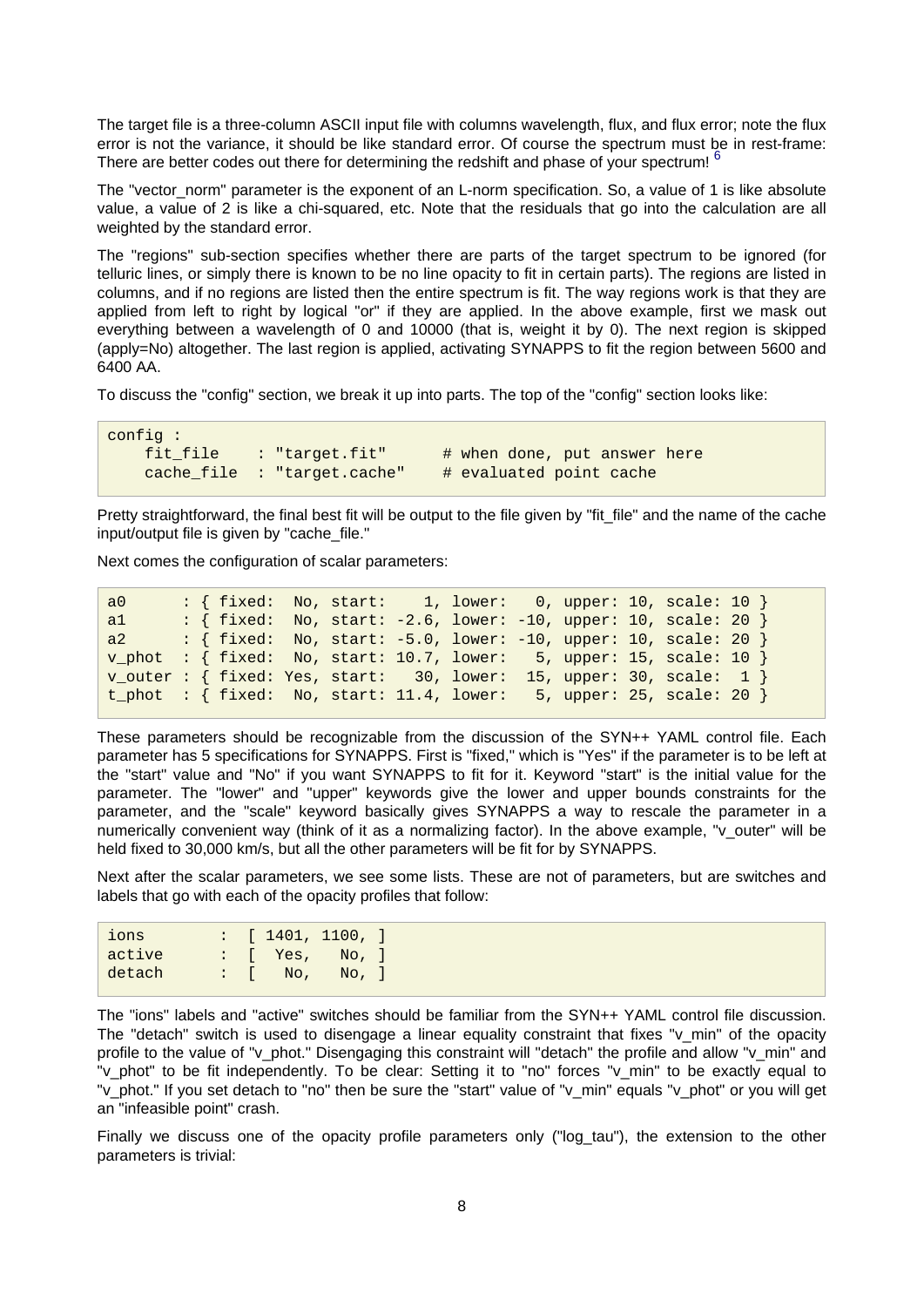```
log tau :
   fixed : [ No, No, ]<br>start : [ 1.14, 0, ]
   start : [ 1.14,
   lower : [-2, -2, ]upper : [ 2, 2, ]scale : [ 1, 1, ]
```
Each opacity profile has parameters "log tau," "v\_min," "v\_max," "aux," and "temp." Each of these in turn has the 5 keywords to specify, as in the case of the scalar parameters. They have the same function as in that case.

In all cases, be sure that the "start" value is between the "lower" and "upper" bounds constraints or you will get an infeasible point error.

### <span id="page-8-0"></span>**8 Python Code Included**

There are a couple scripts and modules that I wrote for managing the YAML control files. One of them takes a SYNAPPS YAML control file and the SYNAPPS log and turns the last best fit into a SYN++ YAML control file. You can then turn ions on or off or tweak the fit if you like, or think you can do better than SYNAPPS.

### <span id="page-8-1"></span>**9 Citing SYN++ or SYNAPPS**

A code description paper is in the works. When it is published, please cite that. Until then, please make some form of acknowledgement that you used this code.

### <span id="page-8-2"></span>**10 Frequently Asked Questions**

#### <span id="page-8-3"></span>**10.1 Is a precompiled binary version available?**

Sorry, no can do. APPSPACK is licensed under LGPL, and ES is licensed under BSD. I cannot link APPSPACK into ES and distribute the product as a binary. If you have problems compiling, please don't hesitate to ask for help.

#### <span id="page-8-4"></span>**10.2 How can I get a PDF copy of this manual?**

You can create it yourself from the README using rst2pdf, or you can get a copy of it here: [http://c3.lbl.gov/es/es\\_manual.pdf.](http://c3.lbl.gov/es/es_manual.pdf)

### <span id="page-8-5"></span>**10.3 Why does SYNAPPS crash right away, with an "infeasible point" message?**

You may have specified in your control file a starting point that is considered infeasible. That is, you might have a variable set outside its bounds constraints.

Another way this could happen is if you are re-using a previously written cache file, but the number of parameters cached is different. Also, be aware that if you re-use a cache file and do something like swap one ion out for another, the cache will be invalidated and you cannot re-use it with the new run.

These errors are not that helpful, but they are at least thrown as exceptions we could catch and handle. It's on the roadmap to work on this issue.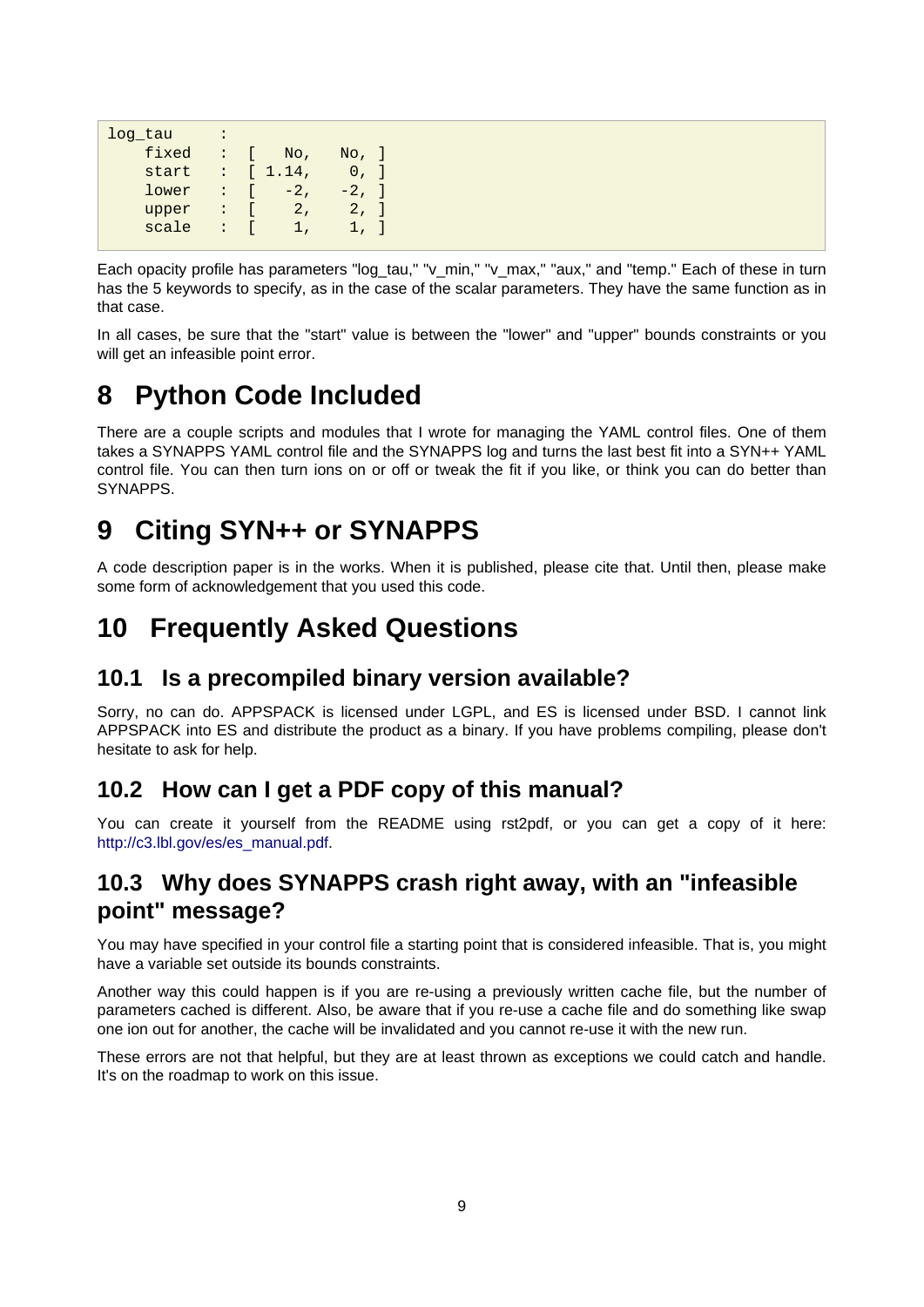### <span id="page-9-0"></span>**10.4 Why doesn't SYNAPPS figure out the ions for me?**

SYNAPPS uses an optimizer which does not handle categorical variables. Using categorical variables would be one way to potentially solve the problem. We're looking at other optimizers all the time. Stay tuned.

Another approach would be to work out a bunch of heuristics for it, but that'd all be pre-processing and wouldn't have to be part of SYNAPPS. It's an interesting problem.

### <span id="page-9-1"></span>**10.5 How do I stop SYNAPPS and still get the fit output?**

The answer is sort of at an Easter-egg level. I would like to think of a better way to do this. The first step is to run the "ps" command to find out the process ID's of all the MPI tasks running synapps. Then, take the first synapps process ID (NOT the "mpirun" one) that is listed in numerically ascending order. Then send it a TERM signal like:

\$ kill -15 PID

If you did it right, SYNAPPS will catch the signal and tell all the workers to shut down. The master will run an evaluation of the most recent best fit it has and write it out to the file requested in the "config" section of the YAML control file.

On most batch queue systems you don't get enough time to write out before the KILL signal is sent, and I think that goes to the process leader (not the SYNAPPS master process).

#### <span id="page-9-2"></span>**10.6 Why use YAML for control file input?**

SYN++ and SYNAPPS use structured input files. The older SYNOW code uses a Fortran feature called "namelist input" which can map values into program variables at runtime. I know of nothing similar that is just built into C++ that could compete (let alone go farther). The easiest solution is to flatten the input into a sequence of unique key key-value pairs, but this produces rather large control files. More complicated solutions involve writing your own parser, which I believe is best left to the professionals.

<span id="page-9-4"></span>So, early on I experimented with embedding the Lua  $^7$  interpreter into the code. This worked rather well, and raised a numer of very interesting possibilities for user customization. But, I found that it would be very useful to be able to have a code serialize an internal state, and then use that serialized state as input to another (or the same) code. Lua doesn't do this. I also had a hard time convincing myself people would learn Lua (but really, check it out, especially if you are a developer). I also doubted people would want to mess with XML, I wanted it to be easier to read.

<span id="page-9-5"></span>YAML <sup>8</sup> seemed the best option. It handles structure intuitively by indenting and blocking. YAML documents can be created or ingested by programs written in many languages, and we include some Python scripts that help users manage these. The only thing it's lacking is that its output is not completely deterministically formatted, so some of the Python included in ES is dedicated to just formatting it nicely. One day we may set up a web-service where spectra could be fit using cloud computing (I am not joking here) and YAML is easily converted to JSON, so it might be an additional advantage.

I hope that the choice of YAML isn't alienating and that people can get used to the idea of indentation for structuring their input. It's common in Python, so people do seem to be able to get used to it.

### <span id="page-9-3"></span>**10.7 What does "ES" mean?**

<span id="page-9-6"></span>ES stands for "Elementary Supernova," a term used by Jeffery and Branch (1990)<sup>9</sup> to describe a conceptual model that serves as the basis for a number of computer codes used in the analysis of supernova spectra. See Branch, Baron, and Jeffery (2003)  $^{10}$  and references therein to learn more.

<span id="page-9-8"></span><span id="page-9-7"></span>SYNOW is the classic example ES code. Originally written by David Branch, and then updated and modernized (in 1993) by Adam Fisher <sup>11</sup> at the University of Oklahoma, SYNOW has become a widely